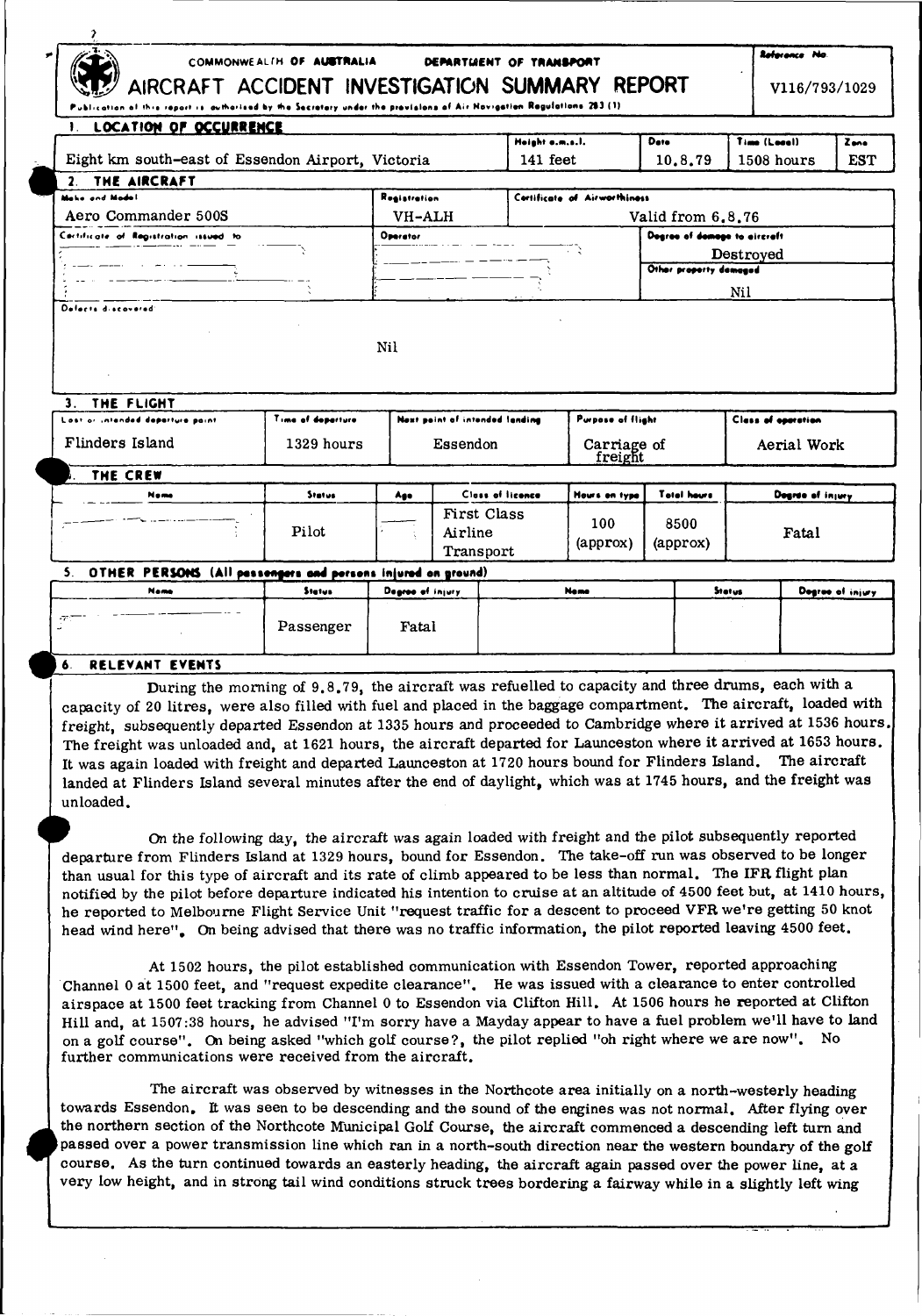## 6. RELEVANT EVENTS (cont d)

down, nose down, attitude. It struck the ground heavily just beyond the trees and the main wreckage travelled a further 73 metres before it came to rest on the edge of a green in the south-eastern corner of the golf course.

Detailed examination of the wreckage of the aircraft revealed no evidence of any defect or malfunction which may have contributed to the accident. There was no significant fuel in the fuel systems of the two engines and there was negligible fuel in those cells of the fuel storage system which were undamaged. There was no fire.

The pilot was in full time employment as an airline captain with a major operator. He was also involved financially and managerially in Norfish Pty. Ltd. and both he and the Company had financial difficulties at that time. The flight plan submitted by the pilot before departure from Essendon on 9.8.79 contained false names in respect of both the pilot and the operator. Neither the pilot nor Norfish Pty. lid. held a Charter or Aerial Work Licence.

The maximum specified take-off weight for the aircraft was 3357 kg. for VFR operations and 3243 kg. for IFR operations. It has been calculated that the gross weight of the aircraft was 3775 kg. when it departed Essendon for Cambridge on 9.8.79 and 3746 kg. when it departed Launceston for Flinders Island on the same day. The calculated gross weight was 4061 kg. when it departed Flinders Island on the day of the accident.

Although fuel was available at Cambridge and Launceston, the aircraft was not refuelled after it 'departed from Essendon. The three 20 litre drums were located in the aircraft wreckage and, although all were damaged, detailed examination indicated that they ruptured under the action of hydraulic shock and that they werd filled at the time of the accident. The total operating time of the aircraft from departure Essendon until the time of the accident was consistent with a fuel endurance which could be expected in the circumstances leading to this accident.

## 7. OPINION **AS** TO **CAUSE**

The cause of the accident was that the aircraft was operated with insufficient fuel to safely complete the flight.

Governand.

'<br>**pproved** for **publication**

 $\begin{array}{c} \begin{array}{c} \hline \end{array} \\ \hline \end{array}$ 

(G.V. Hughes) **Dalvgote of fh« Secretary**

**12.1.1981**

**Date**

-I